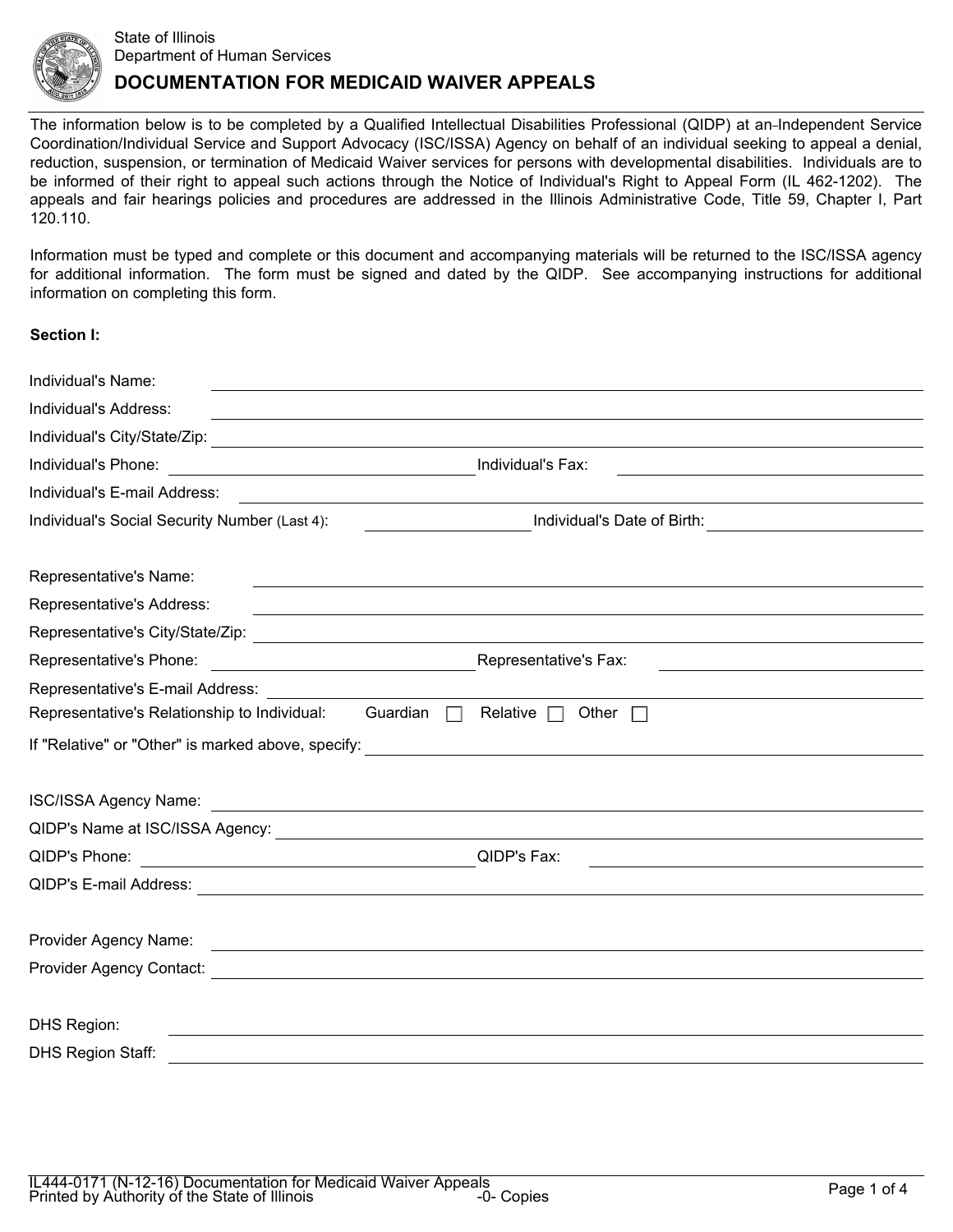

## **Section II:**

Indicate the type below that best describes the reason for this appeal:

|                                                                                                             | Refusal to accept an application                                                      |  |  |  |  |  |
|-------------------------------------------------------------------------------------------------------------|---------------------------------------------------------------------------------------|--|--|--|--|--|
|                                                                                                             | Denial of service base on eligibility                                                 |  |  |  |  |  |
|                                                                                                             | Termination of service                                                                |  |  |  |  |  |
|                                                                                                             | Suspension or reduction of service                                                    |  |  |  |  |  |
|                                                                                                             | Denial of one-time funding request(s) (e.g., adaptive equipment or home modifications |  |  |  |  |  |
|                                                                                                             | Other, specify                                                                        |  |  |  |  |  |
|                                                                                                             | Specify type of service being denied, terminated, reduced or suspended:               |  |  |  |  |  |
|                                                                                                             |                                                                                       |  |  |  |  |  |
| Is this appeal related to the submission of a Crisis Transition Plan and Funding Request (Form IL462-1040)? |                                                                                       |  |  |  |  |  |
|                                                                                                             | Yes                                                                                   |  |  |  |  |  |
|                                                                                                             | No.                                                                                   |  |  |  |  |  |

Has a Clinical Administrative Review Team (CART), or Service and Support Team (SST) or Short-term Stabilization Home (SSH) been involved with this action or request?

| Yes  | $\overline{\phantom{a}}$ CART $\overline{\phantom{a}}$ SST $\overline{\phantom{a}}$ SSH | <b>Contract Number:</b> |  |
|------|-----------------------------------------------------------------------------------------|-------------------------|--|
| - No |                                                                                         |                         |  |

### **Section III:**

In order for the Division of Developmental Disabilities to complete a review of the action being appealed, attach all applicable documents:

 $\Box$  A signed request by the individual or guardian for the appeal.

A copy of the notice informing the individual or guardian of the action being appealed. (This notice should include the basis for the action being taken.) Include any related documentation (e.g., correspondence between the Independent Service Coordination (ISC) Agency and the Division of Developmental Disabilities.)

A copy of the Individual Service Plan. (Applicable for termination, one-time funding denials, and denials of service change requests)

A psychological evaluation (meeting the requirements of the Developmental Disabilities Pre-Admission Screening (PAS) Manual) of the individual. (Applicable primarily for eligibility appeals.)

The most recent ICAP (Inventory for Client and Agency Planning).

Any clinical evaluations of the individual. (Applicable primarily for eligibility appeals and, in some cases, terminations and one-time funding denials.)

A copy of the Crisis Transition Plan and Funding Request Form, if checked "Yes" in the previous section.

Documentation from the CART, SST, or SSH activity, including the SST evaluation and plan, if checked "Yes" in the previous section. Please include the contact information.

Documentation from the direct service provider in support of its actions. (Applicable for terminations, suspensions, and reductions of services.

A copy of the entire packet of a One Time Funding Request denial or any other documentation to inform the review.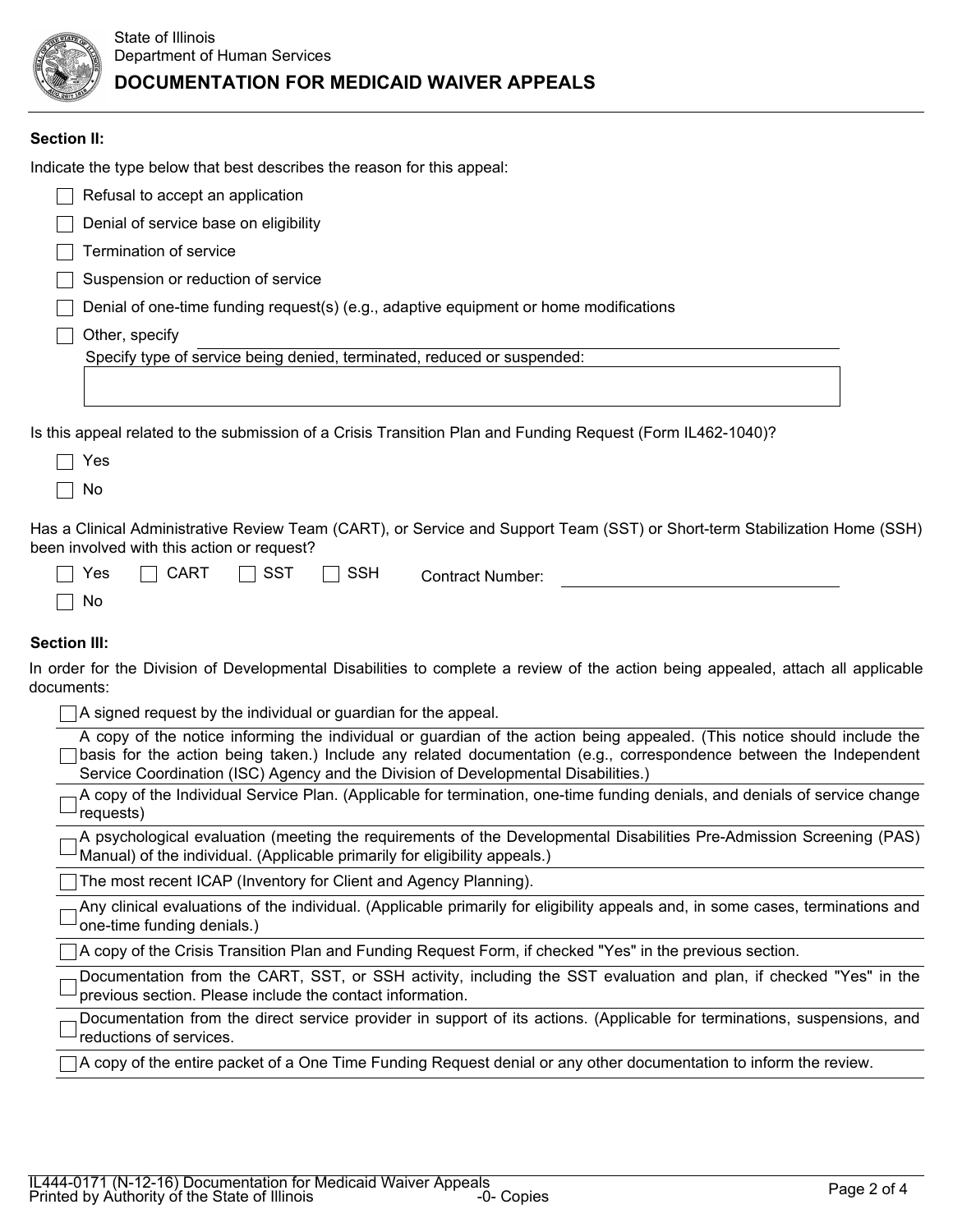

#### **Section IV:**

 $\Box$  What is the basis for the appeal? That is, why does the individual or guardian believe the action to be wrong?

Any Additional comments from the ISC/ISSA Agency that might inform the review.

## **Section V:**

Submit this form and accompanying documentation to: DHS Division of Developmental Disabilities Appeals Unit 600 East Ash St., 3rd Floor, Building 400 Springfield, IL 62703

ISC/ISSA QIDP Name

# ISC/ISSA QIDP Signature

Or via facsimile to 217-558-2799